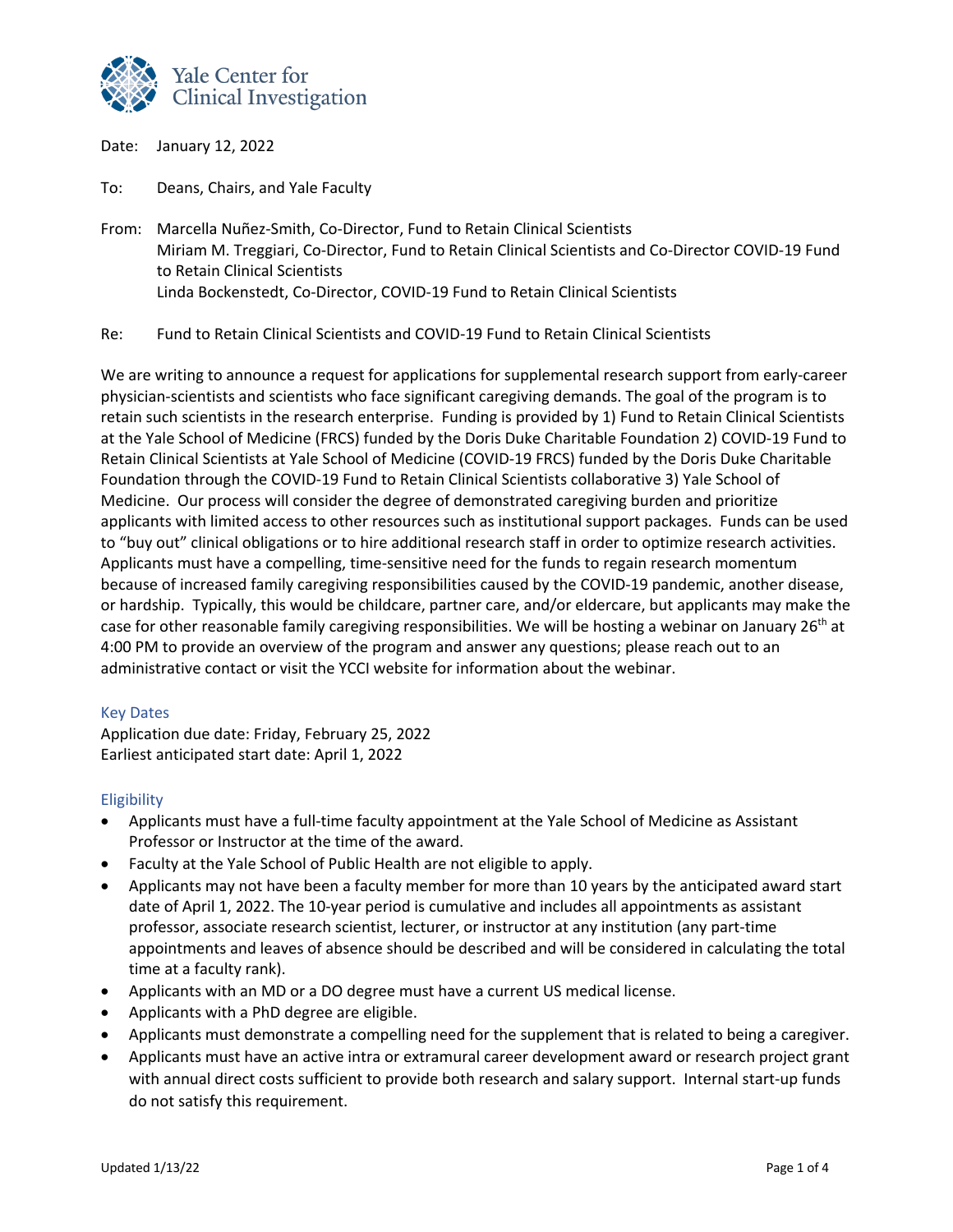

- Applicants must have a minimum of 50% effort allocation to research at the time of application.
- Applicants must show evidence of strong research training and productivity.
- Applicants must be conducting an original and rigorous clinical research project that has the potential to address a health issue that poses a significant clinical burden (with considerable morbidity and mortality, whether it is a rare or common condition) and that has potential for societal benefit. Clinical research is defined as the scientific investigation of the etiology, prevention, diagnosis, or treatment of human disease using human subjects, human populations, or materials of human origin. Included in the definition are studies that utilize tissues or pathogens only if they can be linked to a patient.
- Previous awardees may request a second year of support in select circumstances if well-justified and if previously awarded funds have been expended by the anticipated start date.

# Budget

- MD and DO applicants who make a compelling statement as to how their family caregiving responsibilities were increased specifically because of COVID-19 are eligible to request up to \$90,000 for research support for a one-year period. MD and DO applicants who have ongoing family caregiving responsibilities that were not specifically impacted by COVID-19 are eligible to request up to \$30,000 for research support for a one-year period. The final funding amount will be decided by the review committee based on the statement of need, how support will alleviate, in the short term, the impact of caregiving responsibilities on the research program, and available funding.
- PhD applicants are eligible to request up to \$30,000 for research support for a one-year period.
- Applicants or their departments may be required to provide matching funds for 25% of the requested amount; these funds can come from startup funds, departmental funds, or other unrestricted discretionary funds.
- Funds must be used to further research. Examples include technical support, grant-writing support, or buy out of required clinical time so that more time can be spent on research. The funds may not be used for:
	- o Childcare or other caregiving costs directly.
	- o Research costs, that would not directly help Program Scholars reclaim their research time.
	- o Travel
- Funds may not be used to support experiments that utilize animals or primary tissues derived from animals.

## Evaluation Criteria

- Need for additional support is the critical driver. We evaluate need for additional support as a function of what additional support is needed and what is already provided by the institution or other research grants. For example, candidates who have a high level of need and have more limited access to other institutional resources will be given higher consideration than candidates who have access to resources that could be used to achieve the same purposes as this funding mechanism. Candidates who demonstrate a high level of caregiving burden will be ranked higher than individuals who demonstrate low levels of caregiving burden.
- Salience of Support. Consideration will be given to the likelihood that funds provided by the funding mechanism will allow the candidate to achieve their research goals, and to the extent to which the award substantially increases the likelihood that the candidate will continue as an academic researcher.
- Academic achievements to date. We evaluate how rigorous the candidate's training in clinical research is and the quality of the candidate's academic, clinical, and research record.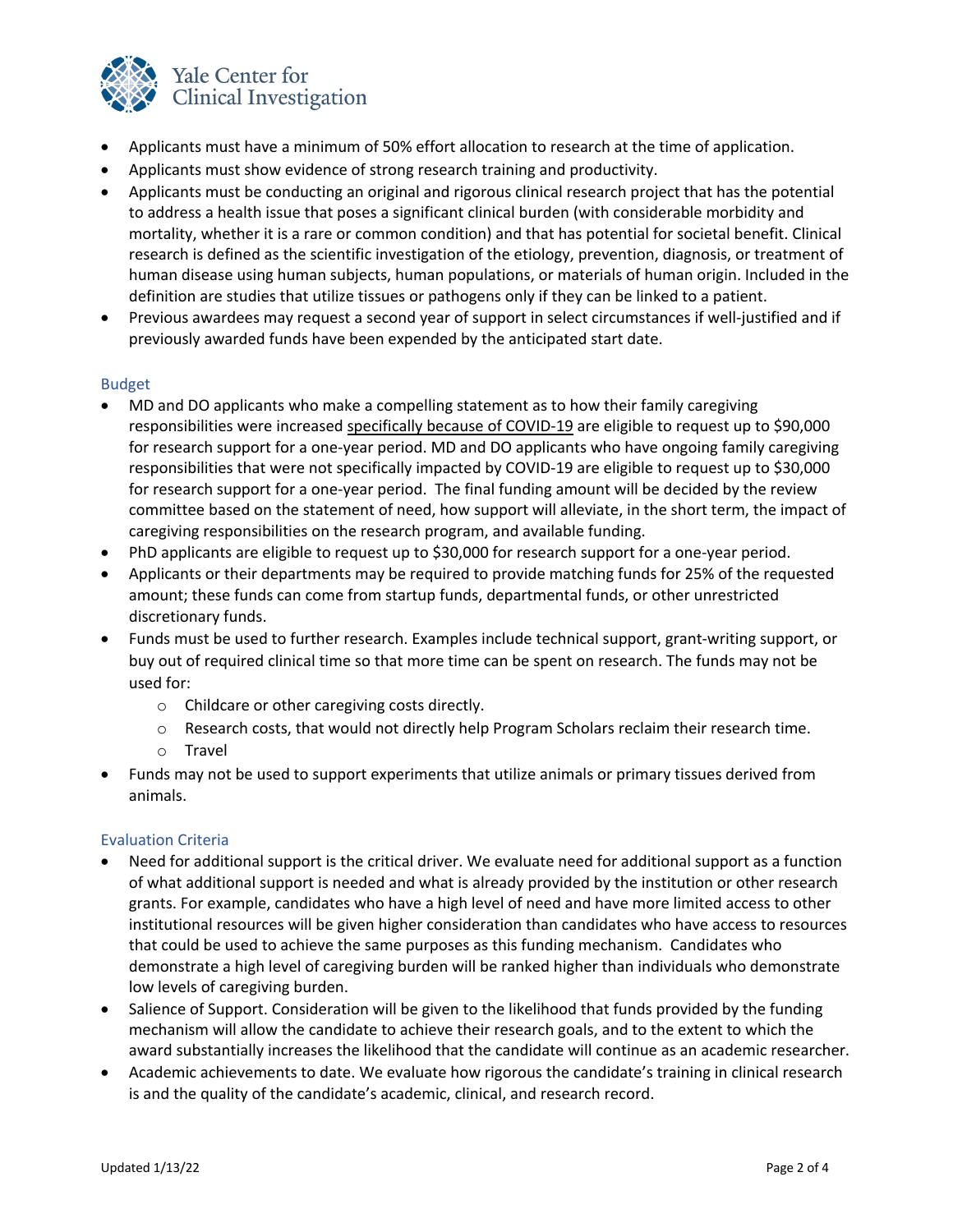

• Academic potential. Consideration is given to the strengths of the Career Development and Mentoring Plan and how it will contribute to the scientific development of the applicant toward the achievement of scientific independence. Letters of support indicating confidence in the applicant's career potential are highly desirable and encouraged.

## Application Process

- The application package with detailed instructions is available for download on the YCCI website.
- Applications must be submitted by Friday, February 25, 2022, using the online form available on the YCCI website.

## Other Terms and Conditions

• Recipients must provide a proposed start date (no earlier than April 1, 2022). All required approvals (IRB, IACUC, etc.) must be obtained by the proposed start date.

# Examples of Significant Caregiving Demands

*Example 1:* An assistant professor in Pediatrics is PI on a K08 award in which she is assessing the use of school-based clinics to increase rates of immunization with the HPV vaccine. She has two young children who attend daycare and another in elementary school. The COVID-19 pandemic has affected the staffing at her children's daycare which can no longer offer full-day daycare 5 days a week, and as she is reaching a point in her study in which she will need to be at the school through late in the afternoon 2 days a week. She is planning to apply for the Doris Duke award and will use the funds to buy out the two afternoons of clinical time. This will allow her to spend the time needed to conduct her study and still be able to pick up her children some afternoons.

*Example 2:* An assistant professor in Neurology has been traveling frequently to support his father, who was recently diagnosed with chronic obstructive pulmonary disease. His mother passed away several years ago, and he is in the process of moving his father to Connecticut to enable him to care for his father more closely. This situation forced him to take time away from his research study in which he sees patients in follow-up and recruits new patients. He is applying for the Doris Duke award so that he can hire a research assistant to see the patients in follow-up. The extra help will enable him to catch up with recruitment so that he can complete the study on time.

*Example 3:* An assistant professor in Psychiatry recently initiated her K23 award. Her research project involves formative research to lay the groundwork for an intervention to prevent opioid addiction in young adults. Her husband has been diagnosed with Hodgkin Lymphoma. The prognosis is good, but she needs to attend to increased childcare duties while her husband is in treatment. She plans to use Doris Duke funding to hire an analyst to assist her in coding and analyzing qualitative interview transcripts.

#### **Contacts**

*Administrative Contacts:*  Christine A. Costantino, MBA, PMP Project Manager for Education and Training, YCCI christine.costantino@yale.edu

Nicholas Licht, MBA Director of Program Development and Assessment, OPSSD